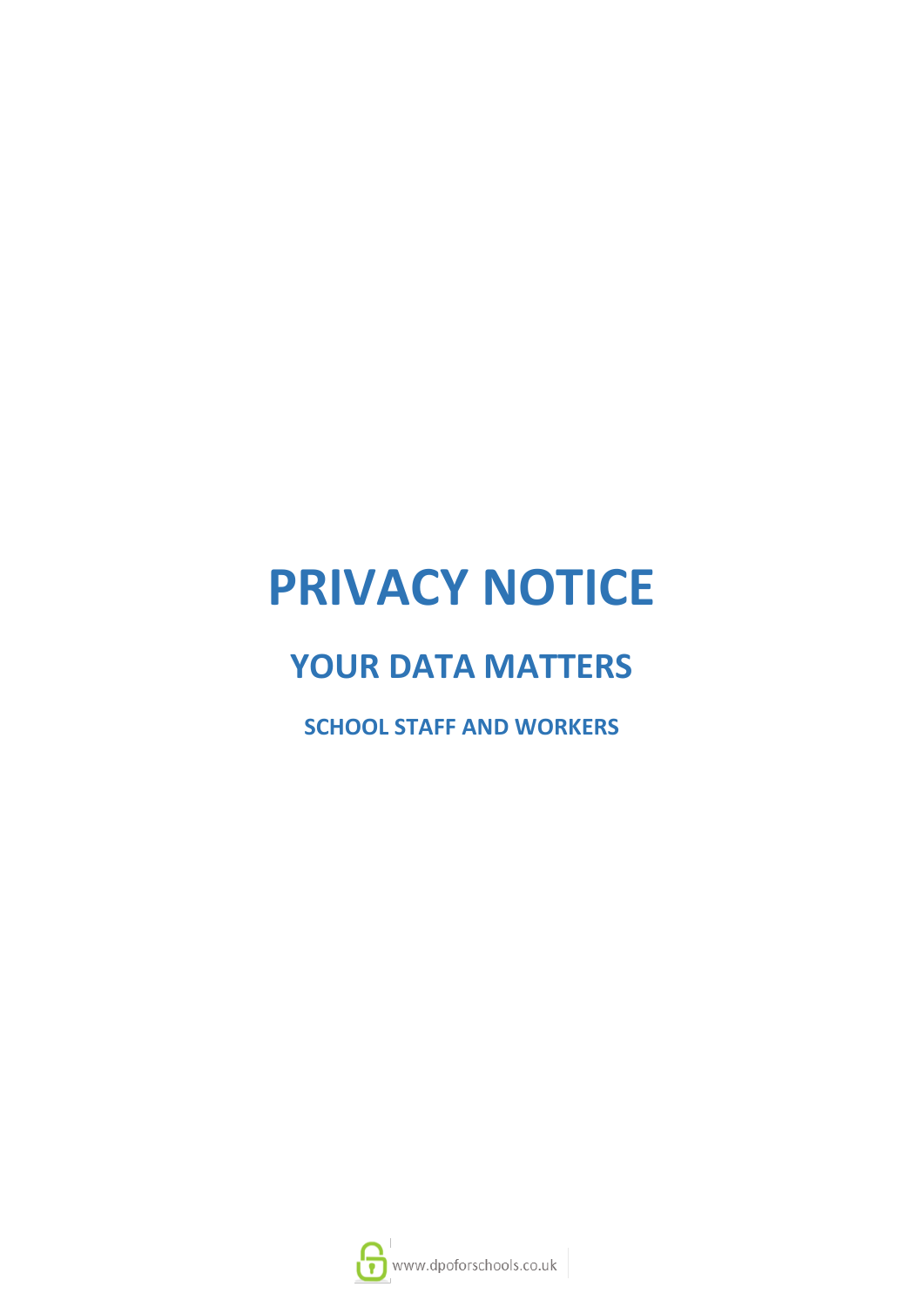#### **Introduction**

This Privacy Notice advises employees, workers, self-employed staff and/or consultants, governors and volunteers of the school's data protection responsibilities on the collection and processing of their personal information.

At Folville Junior School, we respect your need for privacy and protect any personal information, including, but not limited to any, 'personal data' defined under Data Protection Law. "Data Protection Law" means all legislation and regulations in force from time to time regulating the use of personal data and the privacy of electronic communications including, but not limited to, the retained EU law version of the General Data Protection Regulation (EU) 2016/679) (the "UK GDPR"), as it forms part of the law of England and Wales, Scotland, and Northern Ireland by virtue of section 3 of the European Union (Withdrawal) Act 2018 the Data Protection Act 2018 the Privacy and Electronic Communications Regulations 2003 as amended, and any successor legislation. Our practice, with respect to the use of your personal information, is as set forth below in this Privacy Notice.

Folville Junior School collects and processes your personal data to assist in the running of the school and to manage the employment relationship of, or otherwise manage, those who are engaged to work or perform services for us.

We are committed to being transparent about how we collect and use that data and to meeting our data protection obligations.

We are required to explain how and why we collect such data and what we do with that information. This Privacy Notice will also provide information as to what you can do about your personal information that is held and processed with us. At Folville Junior School, we respect your need for privacy and protect any personal information, including but not limited to any 'personal data', defined in the General Data Protection Regulation 2016, that you share with us. Our practice with respect to the use of your personal information is as set forth below in this Privacy Notice.

#### **What we need**

Whilst the majority of the personal data you provide to the school is mandatory, some is provided on a voluntary basis. When collecting data, the school will inform you whether you are required to provide this data, or if your consent is needed.

Where consent is required, the school will provide you with specific and explicit information with regards to the reasons the data is being collected and how the data will be used.

The personal data we hold regarding you can include, but is not limited to, information such as:

- Your name and address
- Email address and telephone number
- Date of birth
- Gender
- Marital status
- Emergency contacts
- Your nationality and entitlement to work in the UK
- Bank details
- National Insurance number
- Your employment contract(s)
- Salary and benefits
- Pension details and insurance cover
- Your hours and days of work

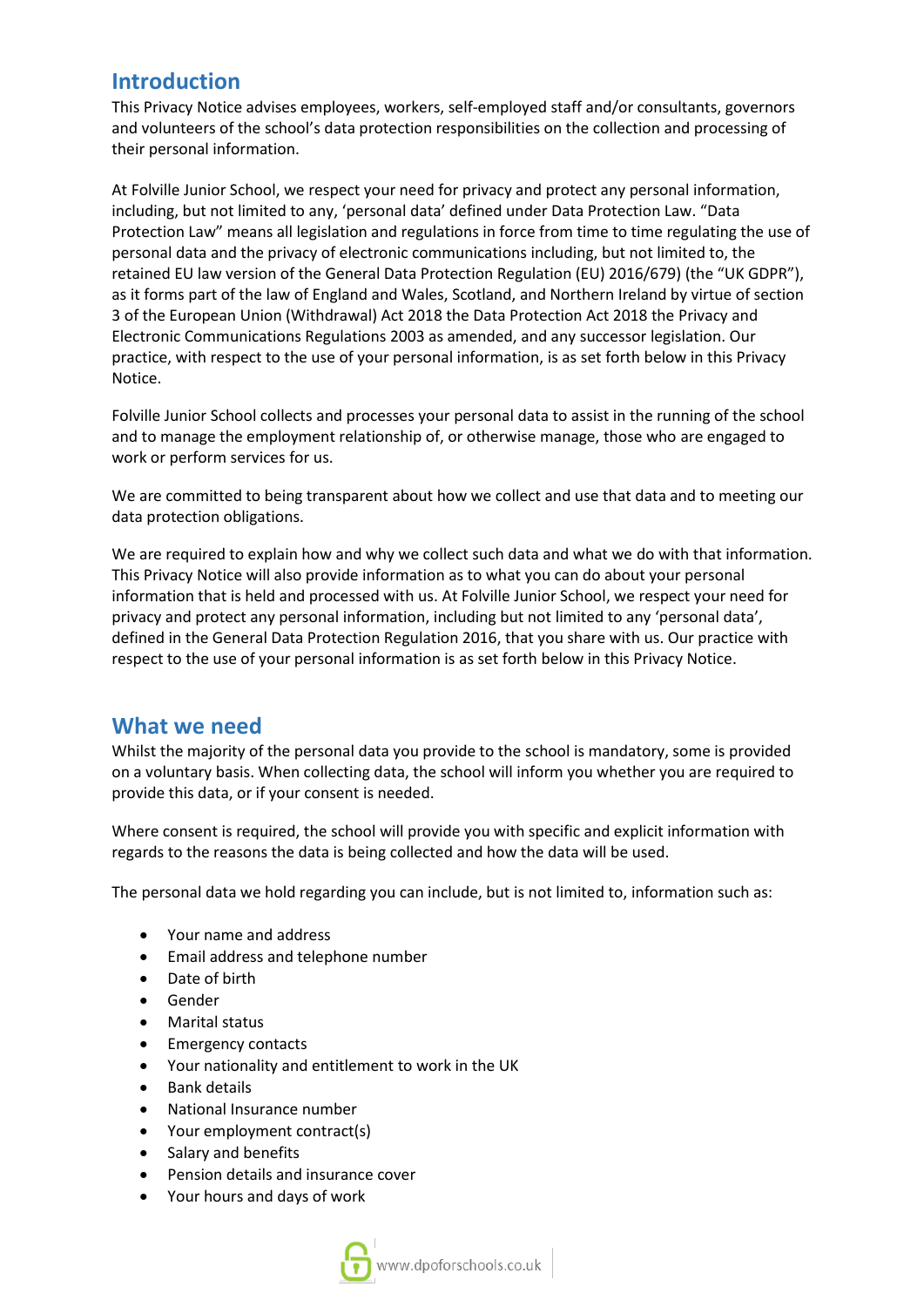- Details of periods of leave taken by you, such as holiday, sickness, maternity/paternity leave or other leave and the reasons
- Qualifications and skills
- Work experience and employment history
- Information about your criminal record
- Your disciplinary or grievance records
- Appraisals and related correspondence
- Details of medical or health conditions
- Disability status
- Records of any reasonable adjustments
- Equal opportunities monitoring information

#### **Why we need it**

We process data relating to those we employ to work at, or otherwise engage to work or support the school. We collect and use personal data in order to meet legal requirements set out in Article 6 and Article 9 of the UK-GDPR, UK employment law and to keep our pupils safe.

There are several reasons why we hold, process and share individuals' personal data, the lawful reasons for processing personal data include:

- Consent
- For the performance of a contract
- To comply with a legal obligation
- To protect the vital interests of the individual or another person
- For a task carried out in the public interest
- For a legitimate interest of the school or one of the organisations it shares data with (e.g. legal adviser) except where those rights are overridden by the interests or fundamental rights and freedoms of the Data Subject, which require protection

Sometimes the handling of your personal data falls within several of the above lawful grounds. The purpose of processing this data is to assist in the running of the school, including to:

- Enable individuals to be paid
- Facilitate safe recruitment
- Support the effective performance management of staff
- Improve the management of workforce data across the sector
- Inform our recruitment and retention policies
- Allow better financial modelling and planning
- Enable ethnicity and disability monitoring
- Support the work of the School Teachers' Review Body

#### **What we do with it**

Your personal data may be shared internally with other members of staff in order for them to perform their roles. This can include sharing personal data with the Senior Leadership Team, Governors, HR (including payroll), your line manager, managers and ICT staff. We may also share your personal data with third parties. This can include when obtaining background checks as part of safer recruitment guidelines, pre-employment references and criminal records checks from the DBS.

We create and maintain an employment file for each staff member. The information contained in this file is kept secure and is only used for purposes directly relevant to your employment. The staff

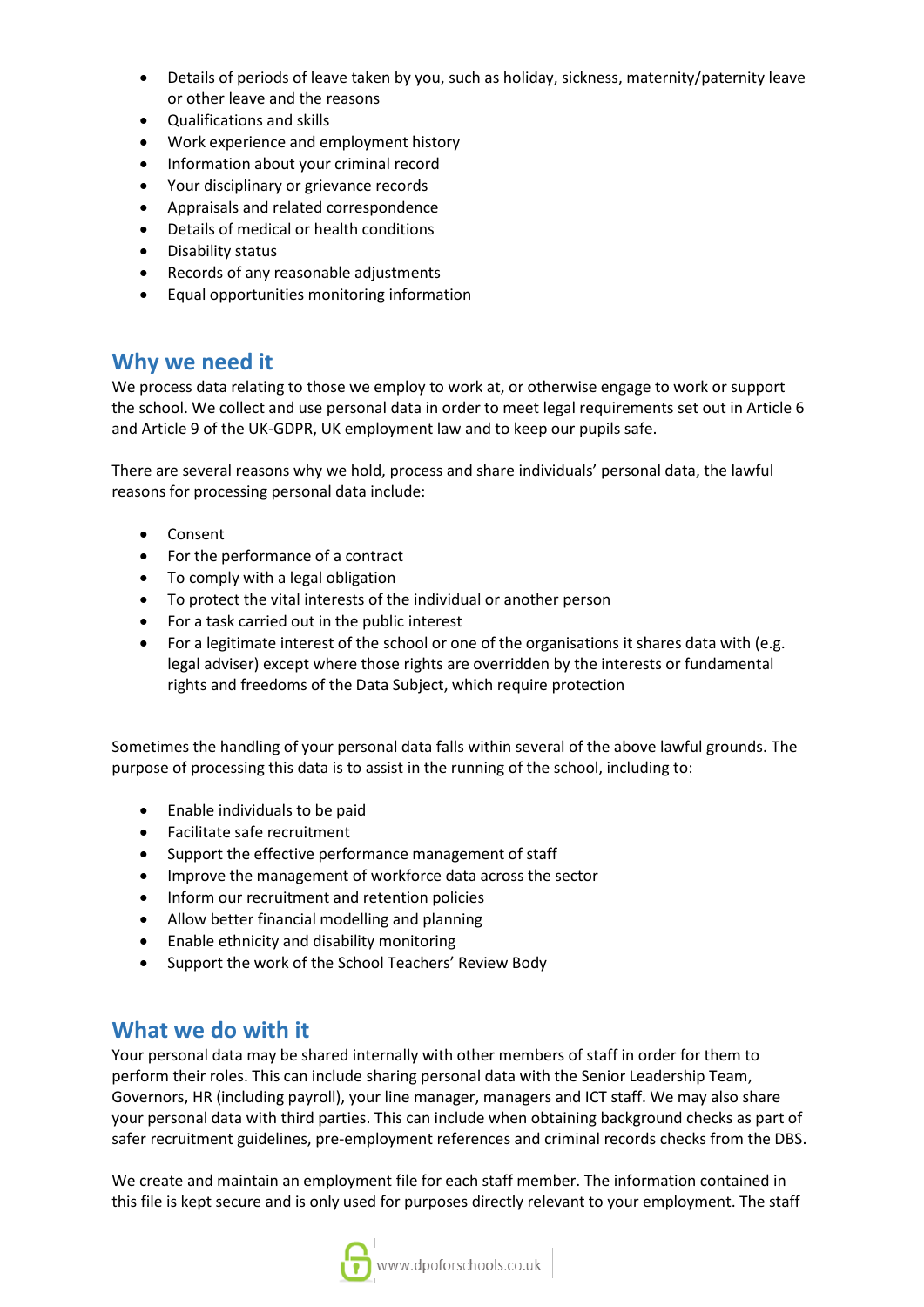files are kept within a locked cupboard. You are able to have access to your file at any time to ensure that all information about you is up to date.

We do not share information about you with any third party without your consent unless the law and our policies allow us to do so. Where it is legally required or necessary (and it complies with data protection law) we may share personal information about you with, but not restricted to:

- Our Local Authority to meet our legal obligations to share certain information with it, such as safeguarding concerns and information about Headteacher performance and staff dismissals.
- The Department for Education to meet our legal obligations to share information linked to performance data.
- Your family or representatives to carry out our public task in the event of an emergency.
- Other staff members to carry out our public task, for example having access to your school email address so that information can be shared effectively.
- Our regulator Ofsted in order to comply with our public task.
- Suppliers and service providers to enable them to provide the service we have contracted them for, such as payroll.
- Central and local government to complete the legal obligation for things such as the workforce census.
- Auditors coming under a legal obligation, we may be asked from auditors about financial information relating to the school.
- Survey and research organisations to meet our legal obligation in relation to Freedom of Information requests.
- Trade unions and associations to carry out our public task in light of any key discussions within school linked to disciplinary/capability procedures or for events such as redundancy.
- Security organisations in order to keep our school secure and under the lawful basis of public task, we pass on certain staff member information so that they can be contacted if necessary (such as the caretaker).
- Health and social welfare organisations to carry out our public task, in line with our Attendance Management Policy, with organisations such as Occupational Health.
- Police forces, courts, tribunals to meet our legal obligations to share certain information with them, such as safeguarding concerns or to carry out our public task in relation to a tribunal.
- Employment and recruitment agencies to meet the public task of supplying requested references.
- The Governors to carry out our public task within the school and remain accountable to them for finance and personnel issues.

#### **How long do we keep it?**

All personal data is stored in line with the school's UK-GDPR Data Protection Policy. In accordance with the UK-GDPR, the school does not store personal data indefinitely; data is only stored for as long as is necessary to complete the task for which it was originally collected and in line with our Retention Policy.

Once your employment with us has ended, we will retain this file and delete the information in it in accordance with our Retention Policy which currently states that we will keep it for five years for reasons such as, fulfilling a reference request.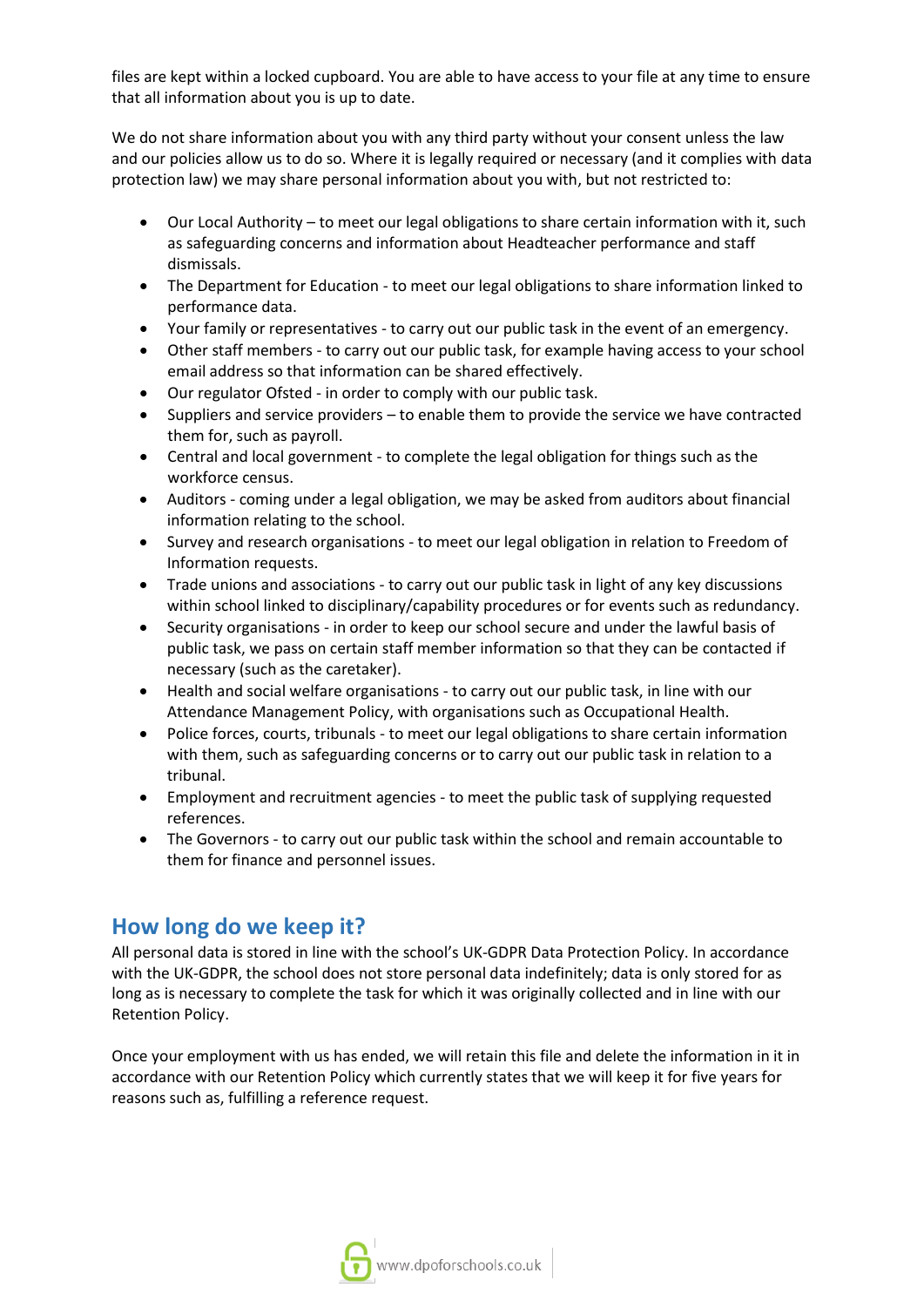#### **What are your rights?**

Under data protection, Data Subjects have the right to request access to information about them that we hold. To make a request for your personal information, please contact the school.

You also have the right to:

- Be informed about how Folville Junior School uses your personal data.
- Request that your personal data is amended if it is inaccurate or incomplete.
- Request that your personal data is erased where there is no compelling reason for its continued processing.
- Request that the processing of your data is restricted.
- Object to your personal data being processed. Where the processing of your data is based on your consent, you have the right to withdraw this consent at any time.
- Claim compensation for damages caused by a breach of the UK-GDPR.

### **Contact details**

If you have a concern about the way Folville Junior School and/or the DfE is collecting or using your personal data, you can raise a concern with the school or you can also contact:

#### **Our Data Protection Officer**

Manjit Heer 350 Loughborough Road Leicester LE4 5PJ TEL: 0845 519 1772 EMAIL: [info@dpoforschools.co.uk](mailto:info@dpoforschools.co.uk)

#### **You may also contact the ICO:**

Information Commissioner's Office Wycliffe House Water Lane Wilmslow Cheshire SK9 5AF

They can be contacted on 0303 123 1113 Monday-Friday 9am-5pm.

## **Useful websites**

[www.ico.org.uk](http://www.ico.org.uk/) In the search box at the top of the page type:

- UK-GDPR for schools
- Data Subject rights

[www.gov.uk](http://www.gov.uk/)

In the search box at the top of the page type:

- UK-GDPR
- Security policy framework